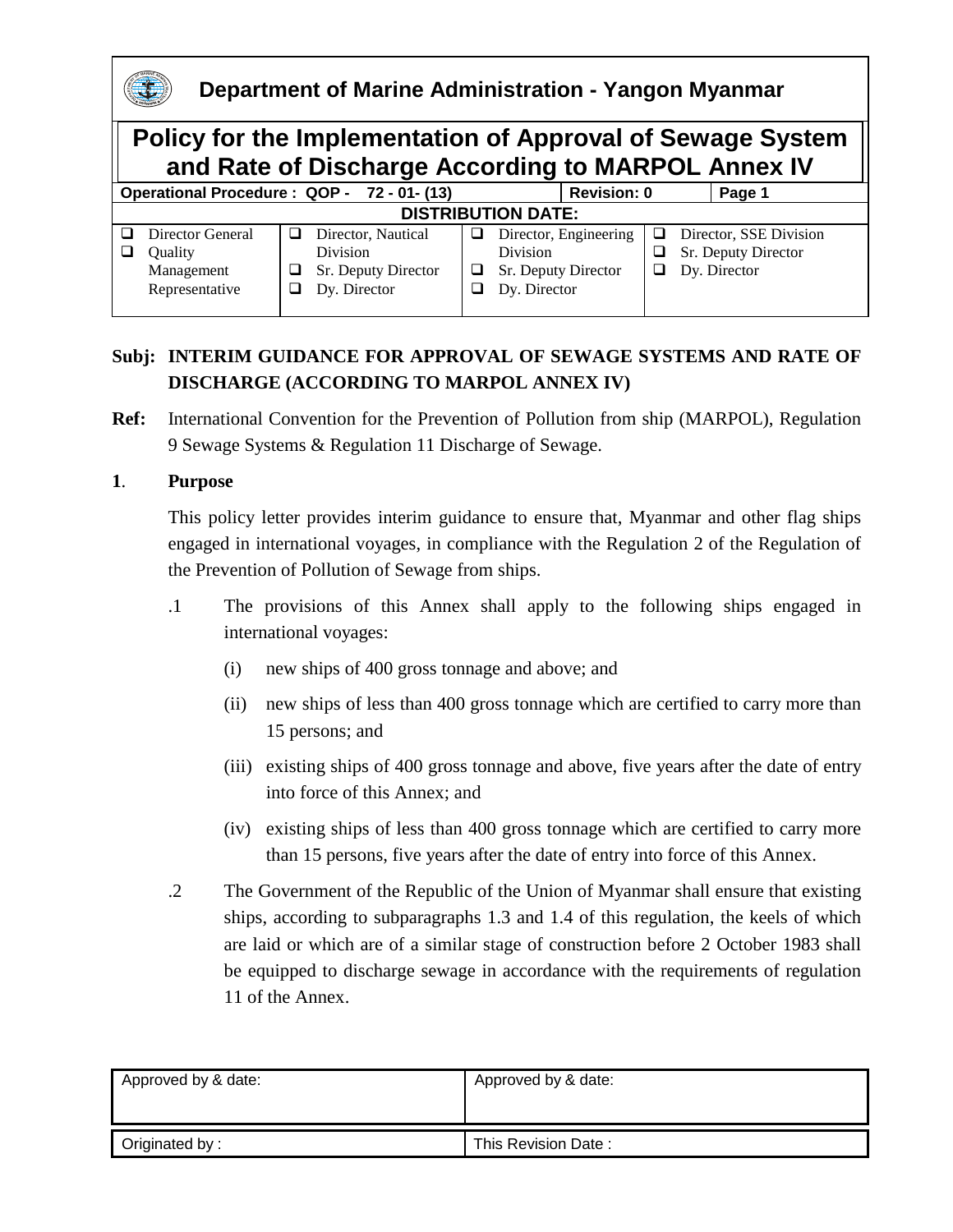## **Policy for the Implementation of Approval of Sewage System and Rate of Discharge**

**Operational Procedure : QOP- 72 - 01- (13) Revision:** 0 **Page 2**

#### **2**. **Action**

Myanmar flag state Surveyors and recognized Surveyors shall use this interim guidance in the oversight of their respective Myanmar flag and foreign flag ships.

#### **3**. **Directives Affected**

July 5, 2016.

#### **4**. **Background**

MARPOL ANNEX IV, REGULATIONS FOR THE PREVENTION OF POLLUTION BY SEWAGE FROM SHIPS. On April 5, 2016, the Republic of the Union of Myanmar was signed for the MARPOL Annex (IV)  $\&$  (V) and enters into force on July 5, 2016.

#### **5**. **Enforcement**

Myanmar flag state officers should verify a foreign flag ship's compliance with MARPOL Annex – IV during normally scheduled inspection. For Myanmar ships operating strictly on domestic routes, compliance should be verified by Myanmar Flag state Surveyors during normally scheduled inspections, but an educational outreach and awareness approach is encouraged. However, current enforcement options remain in place for willful and egregious violators or repeat offenders.

#### **6. Limitation**

### *Regulation 9*

#### **Sewage systems**

Every ship which, in accordance with regulation 2, is required to comply with the provisions of this Annex shall be equipped with one of the following sewage systems:

- .1 a sewage treatment plant which shall be of a type approved by the Administration, taking into account the standards and test methods developed by the Organization, or
- .2 a sewage comminuting and disinfecting system approved by the Administration. Such system shall be fitted with facilities to the satisfaction of the Administration, for the temporary storage of sewage when the ship is less than 3 nautical miles from the nearest land, or
- .3 a holding tank of the capacity to the satisfaction of the Administration for the retention of all sewage, having regard to the operation of the ship, the number of persons on board and other relevant factors. The holding tank shall be constructed to